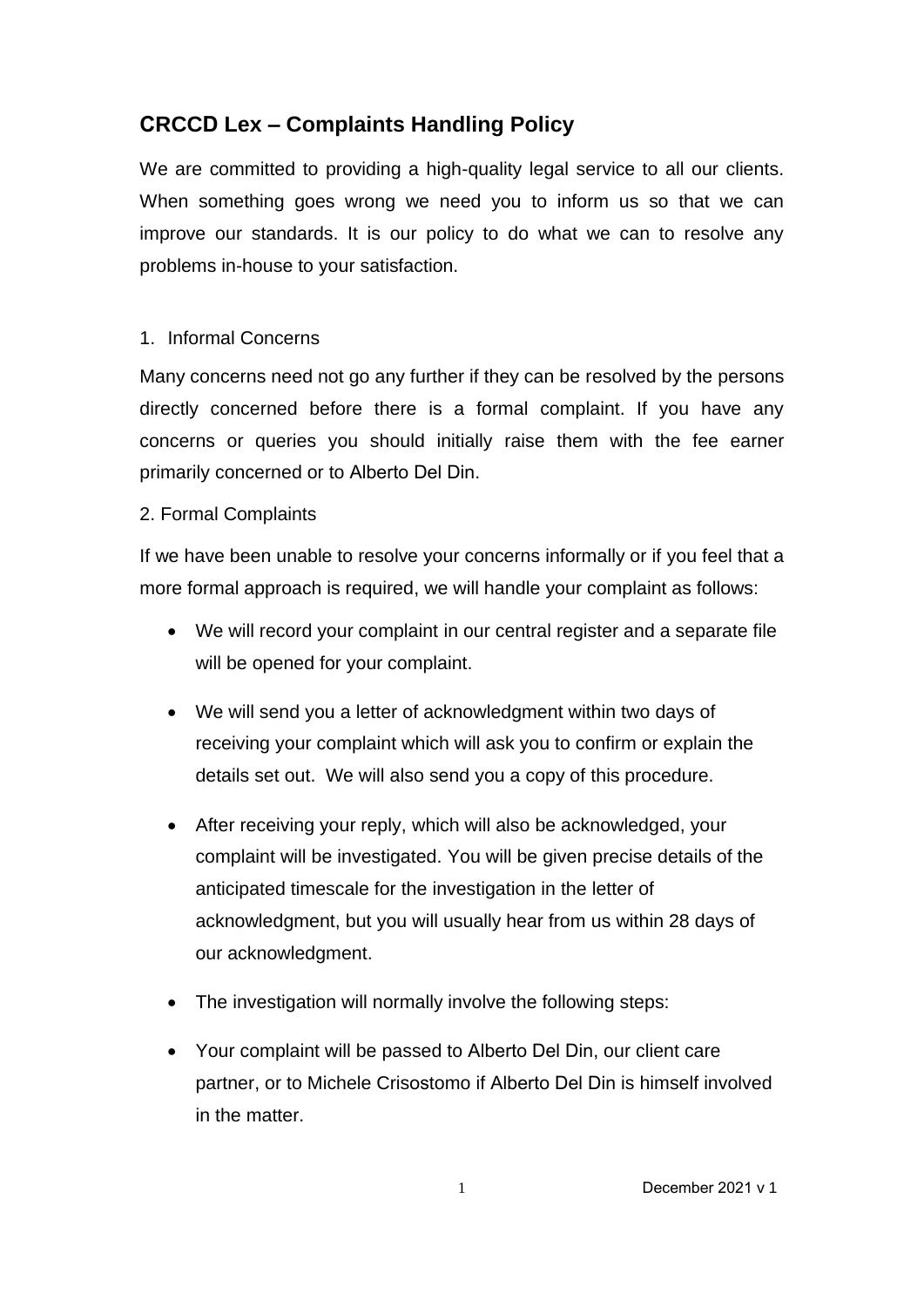- The complaint handling partner will investigate the complaint with the fee earner who acted for you, requesting a response to the queries raised. He will examine the fee earner's response and, if necessary, discuss the matter further with the fee earner
- At the conclusion of the investigation, the complaint handling partner will send you a detailed reply to your complaint, which will include his suggestions for resolving the matter, and/or (at your option) he will invite you to meet him and, hopefully, resolve the complaint, after which he will write to you confirming what took place and any solutions he has agreed with you.
- If we have to change any of the above timescales, we will let you know and explain why.
- 3. Further action

If you are still dissatisfied at the conclusion of our formal complaints procedure, you may be able contact the Legal Ombudsman, although there are some complaints they will not handle (see [www.legalombudsman.org.uk\)](http://www.legalombudsman.org.uk/). Furthermore, some clients may not have the right to complain to the Legal Ombudsman, for example:

- most businesses (unless they are defined as micro enterprises)

- charities or clubs with an annual income of more £1m, or
- trustees of trust with asset value of more than £1m

will not have the right to complain to the Legal Ombudsman.

You may contact the Legal Ombudsman via letter at PO Box 6806, Wolverhampton, WV1 9WJ; telephone on 0300 555 0333 or by emailing [enquiries@legalombudsman.org.uk.](mailto:enquiries@legalombudsman.org.uk)